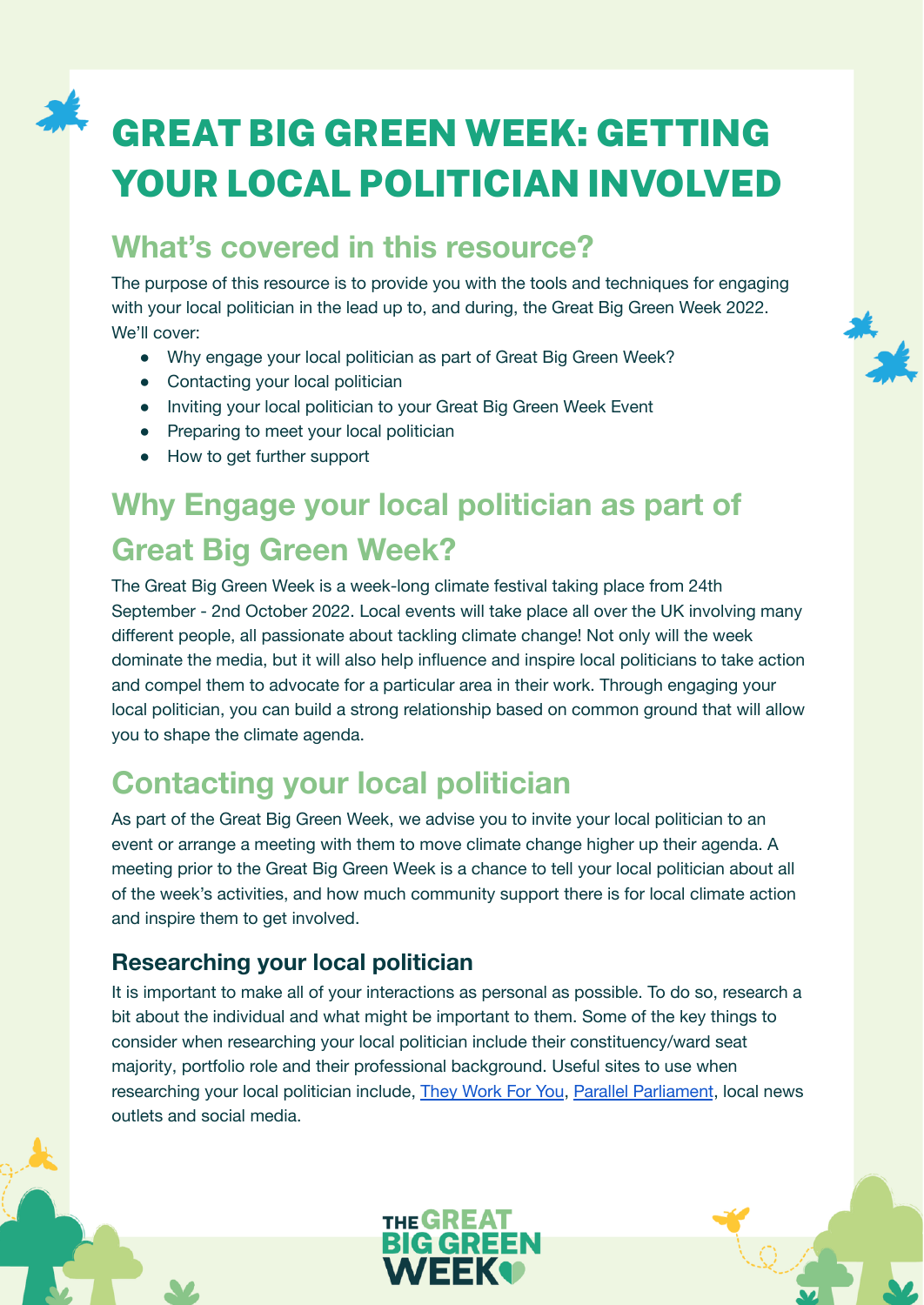

Don't be afraid to mention this information to your local politician in your meeting because it will show them that you have taken the time to do your research. We understand that this can all seem a bit daunting, so we have created an in depth resource on how to [research](https://docs.google.com/document/d/1ozyqzkBfQkjyD5BpID_IZJxCBdRVxulVmD5pn-ULZGc/edit) your local [politician](https://docs.google.com/document/d/1ozyqzkBfQkjyD5BpID_IZJxCBdRVxulVmD5pn-ULZGc/edit) - although this document is predominantly MP-focussed, the same principles apply for other local politicians. We are on hand to assist or undertake research for you, just get in touch via email at [info@hftf.org.uk](mailto:info@hftf.org.uk).

### **Getting in Touch with Your Local Politician**

Once you've researched your local politician, you should have a good idea of where you can find [common](https://docs.google.com/document/d/1jKBP9y-sZLjMoGZu1Px1zui3KQdUWc48o3DgEqc0agw/edit#bookmark=id.k78dk1qutzl0) ground. Following your research, you can write to your local politician to request a meeting via email, or to invite them to an event. MP's contact details are available [here](https://www.parliament.uk/get-involved/contact-an-mp-or-lord/contact-your-mp/) whereas for other local politicians you may have to use a search engine.

Ensure that what you write is personal, and if you attach a formal letter to your email (preferably as a pdf) alongside the body of your email you are likely to get a better response. To personalise your letter you can include a 'thank you' for their recent work as it is a great way to begin building a positive relationship with them.

For more detailed *[guidance](https://docs.google.com/document/d/1jKBP9y-sZLjMoGZu1Px1zui3KQdUWc48o3DgEqc0agw/edit) on writing a letter* to your local politician please see our in depth letter writing guide or contact us at [info@hftf.org.uk](mailto:info@hftf.org.uk).

# **Invite your Local Politician to your Great Big Green Week Event**

Inviting your local politician to an event as part of Great Big Green Week is a great way to engage with them, and demonstrate that there is a local mandate for action on climate change in their constituency. Before inviting your local politician, your event planning should be underway, and preferably in the final stages. You can read more about planning an event for the Great Big Green Week [here.](https://greatbiggreenweek.com/resources/)

You should invite your local politician to an event in a similar manner as you would ask for a meeting; through a letter. Our template letters for inviting a local politician to an event can be found [here](https://docs.google.com/document/d/1wF6L4B3p_bNGVWpRrhzCe8hBfEQy3KzAcUz4gwkQymE/edit?usp=sharing). It is important that you try to make this letter as personal as possible to each local politician.

How you frame your invitation should also be specific to each local politician. You should take into account the values and interests of each local politician you invite to do this. It would also be useful to try to frame the event around local issues wherever possible.

### **Preparing to Engage your Local Politician**

Although people are often apprehensive about meeting their local politician initially, people are universally enthusiastic about the experience afterwards. Ultimately, local politicians are people tasked with serving the areas they represent. Meeting residents of their

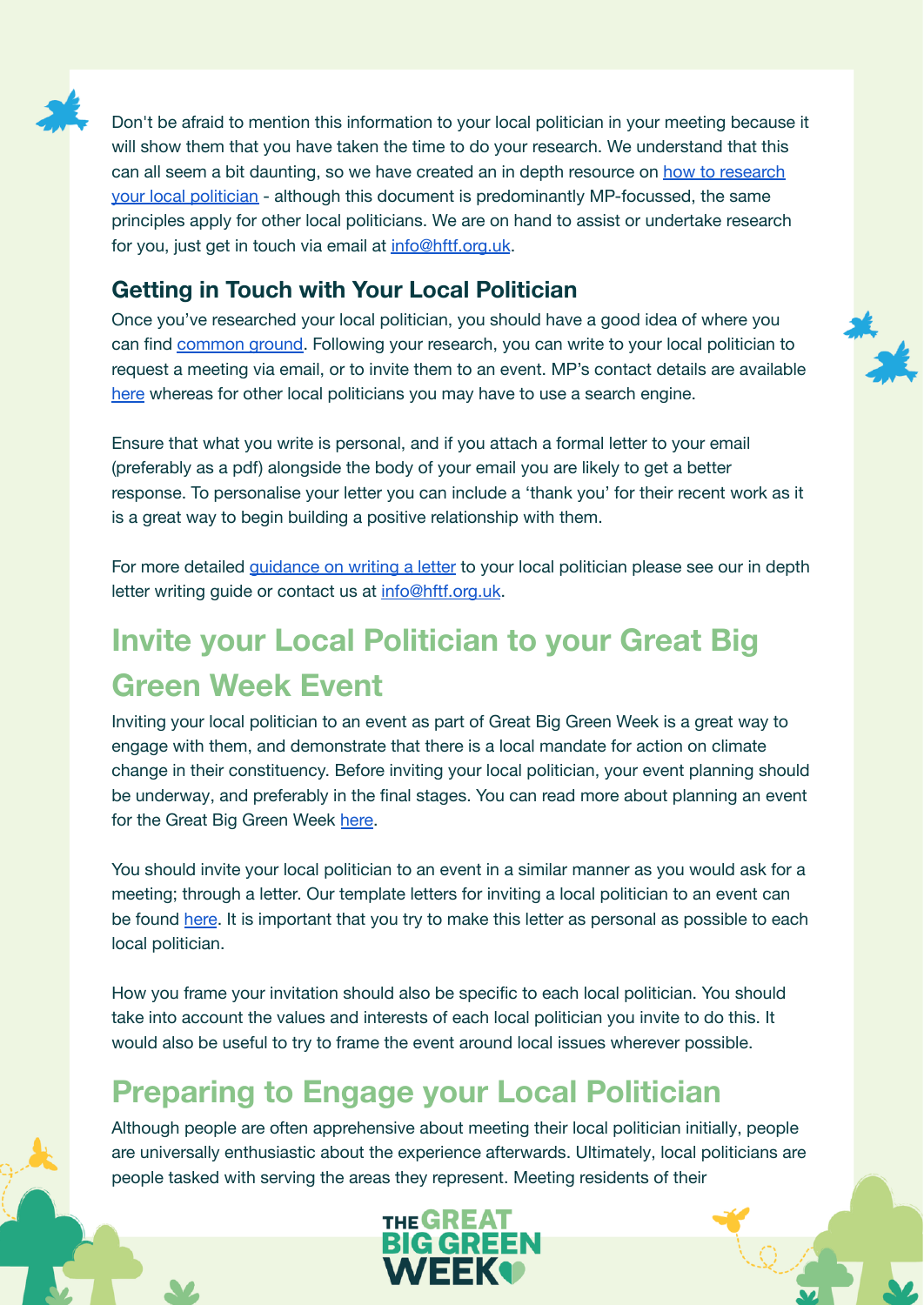

constituency/ward who are passionate about an issue, and who are clear on how the local politician can help, is a real highlight of their job!

The email inboxes of local politicians often get swamped by batches of campaign emails saying similar things. While this can helpfully indicate to a local politician the strength of feeling about a particular issue, they usually don't have time to be able to respond meaningfully. **Meeting your local politician allows you to have a dialogue rather than just a one-way exchange.**

#### **Gather a group**

Meeting a local politician as representatives of a group can help your engagement be as effective as possible. If you're planning a local politician meeting as part of Great Big Green Week, we find that a group of 2-4 people is best - it allows you to have a clear and focused meeting which can become harder with larger groups. We advise allocating someone to record notes whilst the others lead the conversation.

You should always let your local politician's office know how many people will be attending in advance. Also, consider who you are representing and let your local politician know; within your group there may be different ages and political persuasions so this provides a local politician with a broader representation of their constituents.

#### **Preparing your 'Ask' in 3 Steps**

An 'ask' is what exactly you are asking your local politician to do. Some examples of appropriate requests to ask of your local politician include attending an event, writing to a minister or supporting a campaign. Having a defined, specific and achievable 'ask' will mean that your local politician is much more likely to take action!

Preparing an ask has three steps. Firstly you should **choose your focus** to ensure you can talk in detail about one topic. Whilst deciding this, it is important to consider which issues you may have common ground on. For Great Big Green Week your ask may be inviting your local politician to speak at a local event or write a media piece.

Secondly, **how to frame your focus** around values your local politician already holds. Frame your meeting around an issue which is of interest to your local politician, or can you focus your event on a topic which sparks interest?

Finally, **Set your asks!** you need to prepare exactly what you are going to ask of your local politician.

To achieve a 'SMART ask', your 'ask' should be:

- **S**pecific
- **M**easurable
- **A**chievable
- **Realistic**
- **T**imely